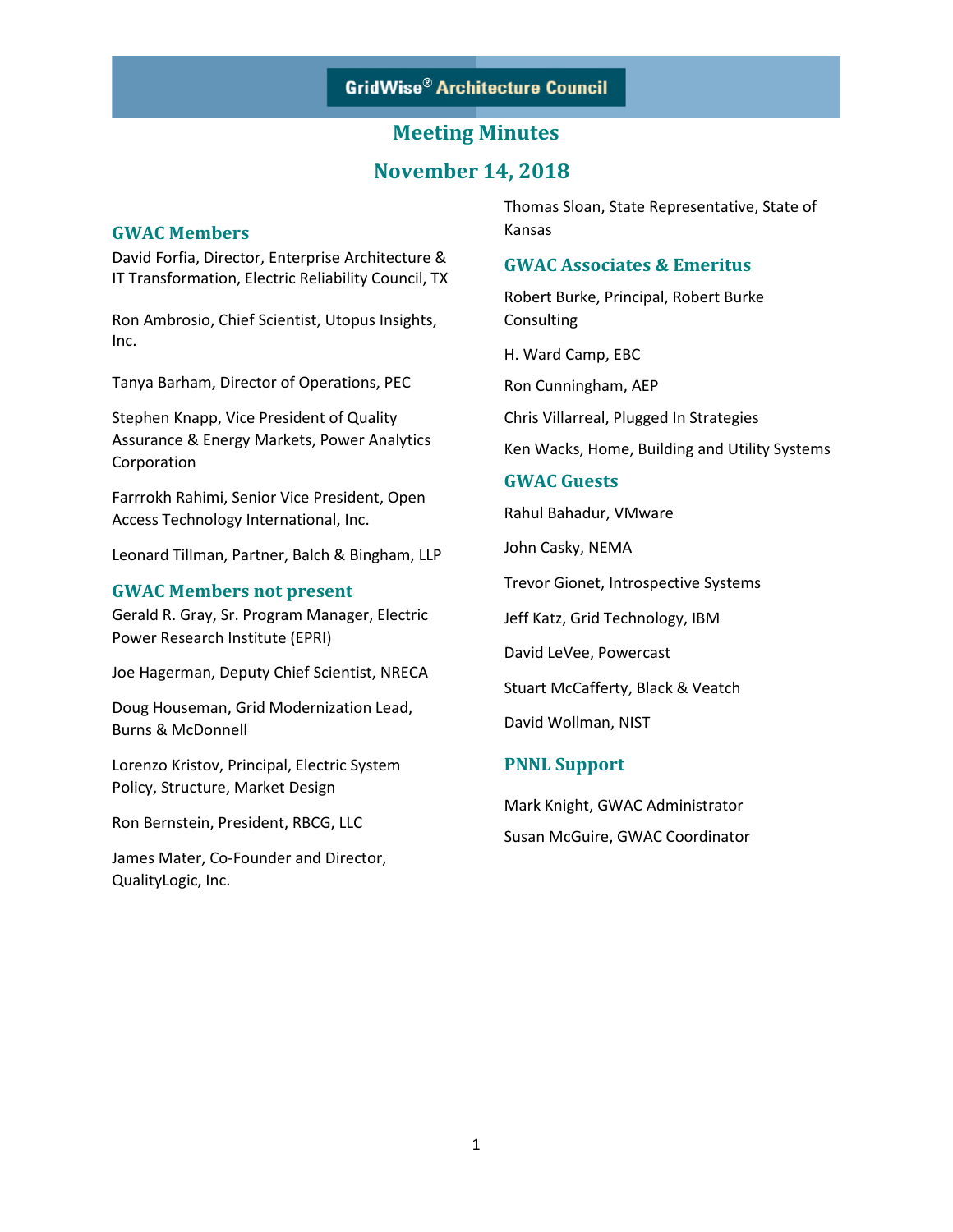## **November 14, 2018**

Mark reviewed the action items from previous meetings-

## Action items from previous meetings

**All**: please let Mark know if you will be unable to attend a call ahead of time. **Mark** to talk with Leonard Tillman about the framework document **Mark** to tell Jeff Katz who is coordinating the white paper (ASHRAE) **Mark**: add the FERC meeting to the events list; send contact names to Jeff Katz **Mark** to propose suggestion that GWAC members and associates use GWAC template when describing GWAC work and keep them in an area on GWAC website specifically for keeping GWAC member presentations. **Mark**: send a GWAC website content overview out by Nov. 30 **Jeff Katz** – send Mark Knight the names of two IEEE conference organizers **Mark** will work on getting the GWAC branding onto the IEEE web site for TESC19. And he will get the names from Chris Villarreal of people who could help GWAC find a venue in Minnesota. **Mark**: schedule a call for Smart buildings and be sure to include Joe Hagerman (and also Robert Burke) **Mark** will work with Rahul to set up another call while the momentum is good **Mark** to ask Dave to send him more links on NIST and UCEF activities **Mark**: Plan the next GWAC F2F (looking for volunteers to host)

#### **GWAC online meeting**

The group discussed the ASHRAE RFP. Mark Knight has no additional information on this right now until the bid is awarded. Jeff Katz said his group has work in that area and might be able to contribute. Mark said Jeff may want to talk with Ron Bernstein about it when he is back from his vacation in early December. Mark will pass on information if the opportunity arises.

There is a lot of interest in the revamp of the GWAC site and its ability to house GWAC branded presentations and materials. Anytime the GWAC template is used for a presentation please send a copy of it to David Forfia, Mark Knight and Susie McGuire for inclusion on the website as a resource.

Ken Wacks asked if the staff of PNNL would be doing the GWAC website refresh. Mark answered that due to security policies the website will be designed and developed in house at PNNL.

#### **TESC 19**

Mark Knight noted that July 8 – 10 will be the date of TESC19. This will not conflict with the SEPA Grid Evolution because that has been moved to the end of July for 2019. The McNamara Alumni Center at the University of Minnesota has been reserved for the conference. Ken Wacks noted that the dates are at the end of the July 4 weekend. Mark noted that just the tutorials are on Monday July 8 and the conference will start on Tuesday July 9.

Mark has made the request for GWAC co-branding. SEPA will draft an MOU for GWAC so that we can be a technical co-sponsor.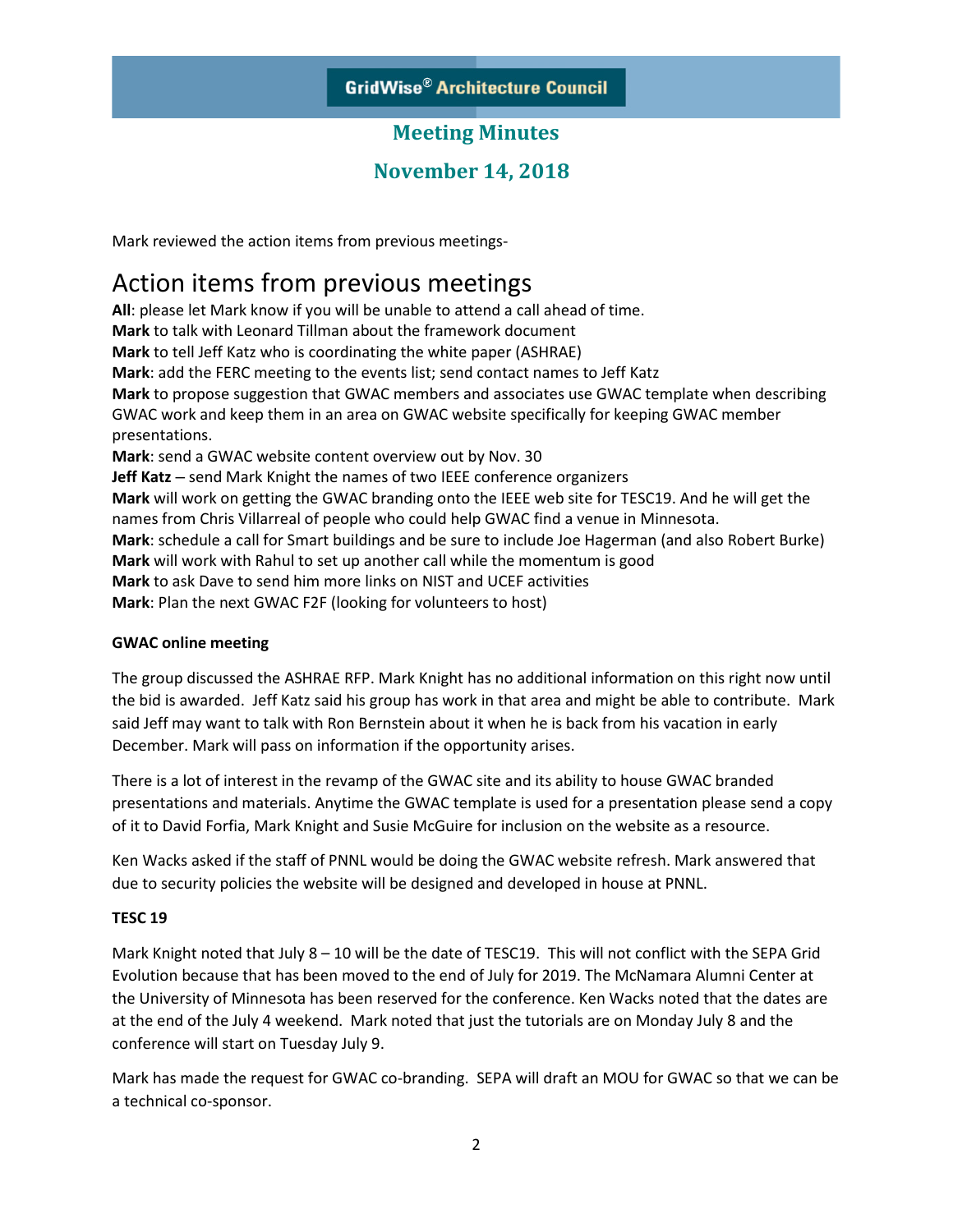## **GridWise® Architecture Council**

## **Meeting Minutes**

## **November 14, 2018**

Mark noted that most talks will most likely not be followed up with full papers. Most are just PowerPoint presentations. So the term call for papers is a bit of a misnomer.

Mark said he planned to eliminate the paper sessions and suggested a panel instead if we get lots of submissions.

Farrokh asked about possible attendance estimates. He guessed that the attendance may go up to 400 with the IEEE's involvement.

Mark thought that 250 might be more realistic. Ken thought that being on the university campus will help attendance, similar to MIT.

Mark has asked IEEE about cobranding the name of the conference with IEEE and GWAC. That was declined but GWAC branding will be included on the website once we can get an MOU in place with IEEE. Mark will sign the document.

Ken Wacks asked if TESC conference papers would be copyrighted or public domain and cited the differences between IEEE and PNNL. Mark said that since he hasn't yet seen the MOU from IEEE he couldn't answer that question but he said that based on conversations to date they expect the conference material to be available and not to go into IEEE Xplore.

Mark noted that we are still working on getting a treasurer for TESC19. Mark and Ron Bernstein have come up with a draft budget. Ron Bernstein has tentatively agreed to be the treasurer and David Forfia has tentatively agreed to be Conference chair which would be helpful because he is also an IEEE PES member. Doug Houseman will be the Industry chair, Farrokh will be the technical chair, Leonard will be the publications chair, and Gordon Matthews is tentative as plenary chair because his BPA role may not allow him to do this. Tanya offered to be plenary chair if needed or other roles. She noted that she and Gordon are both located in Portland so it would be easy for her to team with him.

Ellen Anderson, U of MN is the volunteer chair to recruit interns as volunteer help. Chris Villarreal will be a tech committee member. This could be 6 to 12 people for this role.

Farrokh asked who our IEEE contact is. It is Roseanne Jones per Mark. Susan Kovar is the other IEEE contact.

Mark showed a slide from the IEEE Website as it looks today, the dates are not final. We will work on getting the call for papers out. Farrokh asked about a call for panels which he said is typical for IEEE because they typically have separate calls for each of these activities.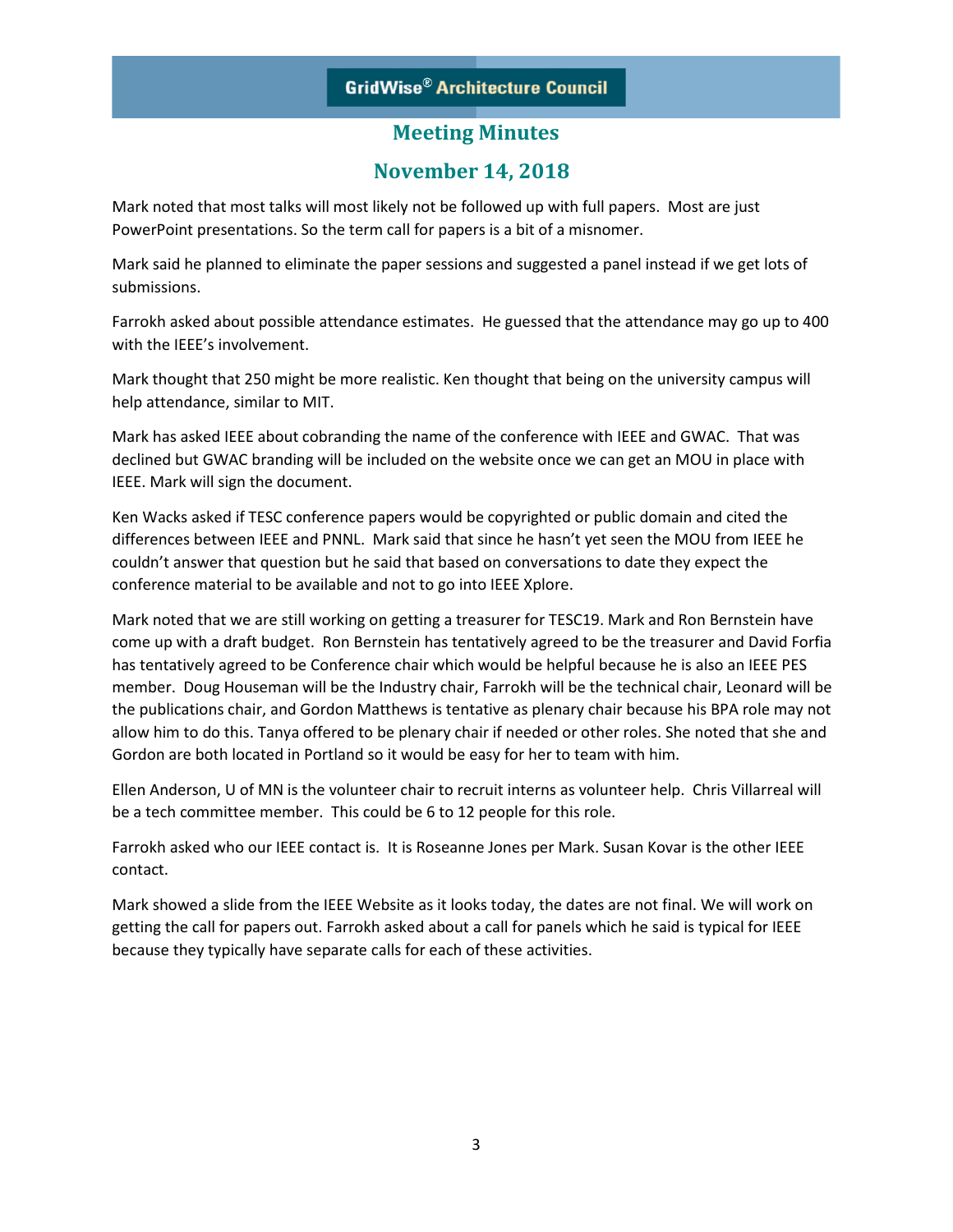

## **November 14, 2018**

**n** sl  $\blacktriangleright$  E



The world's largest technical professional organization for the advancement of technology

#### 2019 IEEE PES Transactive Energy Systems Conference (TESC)

#### $+ 8 - 11$  July 2019

This conference brings together people interested in transactive energy systems. It includes a mix of thought leadership  $\odot$  D from national laboratories, industry practitioners, and universities and examples of pilot implementations. It is a networking event for everybody interested in learning more about implementing transactive energy systems and learning from those that have already done so.

V Minneapolis, Minnesota, USA | ○ Email Organizer **Sponsors: IEEE Power & Energy Society** Call for Papers Deadline: 25 January 2019

Mark asked the GWAC to send him suggestions for keynote speakers and he will work on getting the call for papers up on the GWAC website. Then everyone can put the link on their Linked In or other websites.

#### **Action: Everyone to send suggestions for Keynote Speakers**

#### **Action: Susie and Mark to work with Teresa Carlon to get the TESC 19 Call for Papers out on the GWAC website.**

Tanya Barham noted that she and Lorenzo have been discussing how to create a marketing strategy and about the possibility of a marketing and promotion chair position.

#### **GWAC White Papers**

Mark Knight sent apologies to Robert Burke, saying that he has not yet scheduled the next call for the Smart Buildings white paper.

The Valuation white paper call has not yet been set up yet. Mark Knight has been talking with Rahul Bahadur, Farrokh Rahimi, and Dave LeVee about it.

Mark has not yet gotten the links about the UCEF activities and NIST. Dave Wollman will send/has sent it to him.

#### **Action: Mark to ask David Wollman to send links to the UCEF activities and NIST (listed below)**

- Our main UCEF webpage (collaboration site) is at<https://pages.nist.gov/ucef/> (and it gives info on our webinar series, third Thursday of the month mid-day).
- A NIST webpage with a more readable description of UCEF is at [https://www.nist.gov/el/cyber](https://www.nist.gov/el/cyber-physical-systems/ucef-universal-cps-environment-federation)[physical-systems/ucef-universal-cps-environment-federation](https://www.nist.gov/el/cyber-physical-systems/ucef-universal-cps-environment-federation)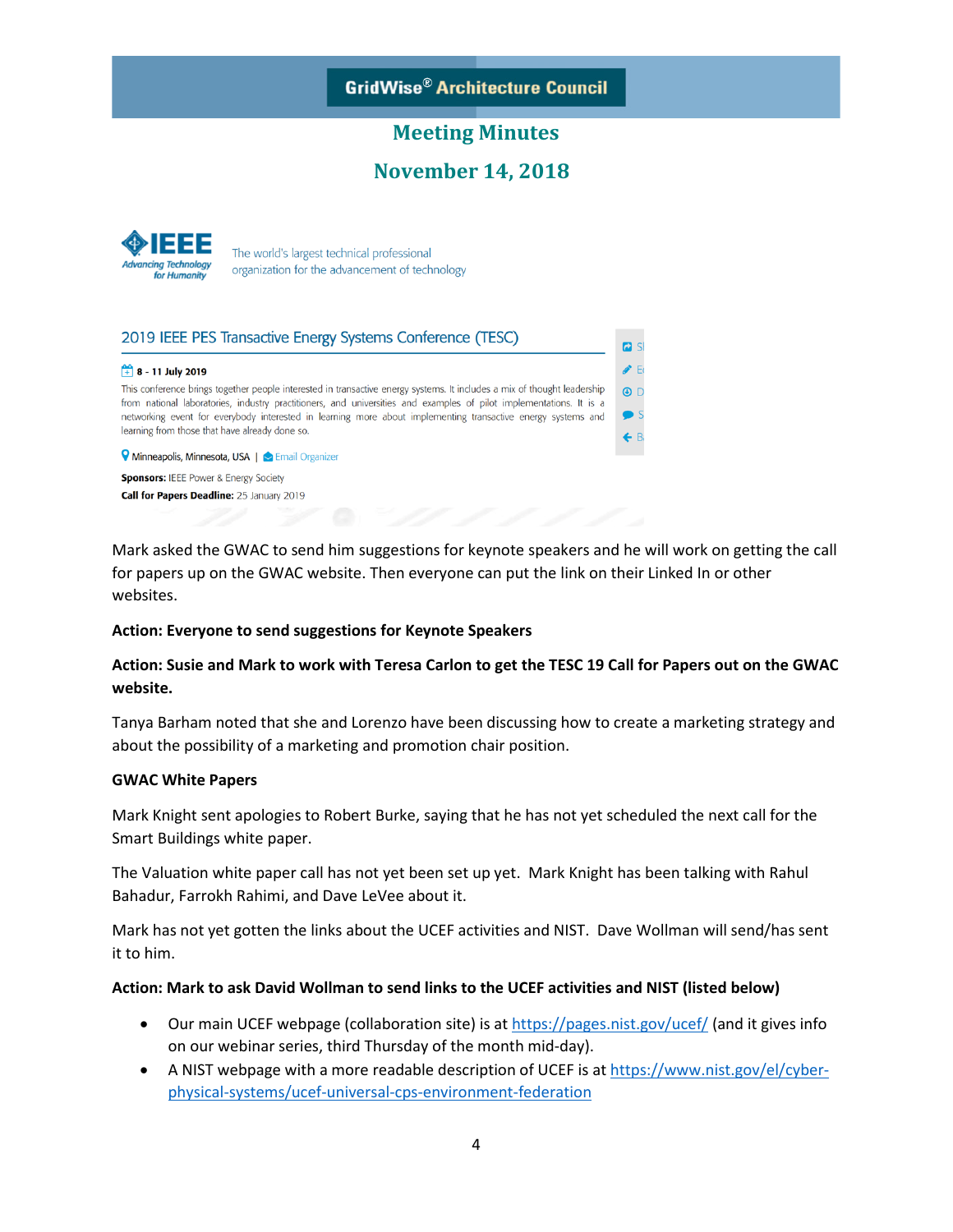**GridWise® Architecture Council** 

### **Meeting Minutes**

## **November 14, 2018**

# → Conferences and Events

(Bold indicates GWAC speakers)

- **4 Regional NIST/NARUC Meetings** 
	- September. 12 at the Georgia PSC SE region
	- Sept. 27 for the Indiana Utility Regulatory Commission in Indianapolis for the Midwest region
	- San Francisco for the CA PUC Oct. 16, West region
	- Nov. 29 in Warwick RI for NE region
	- Powergen International, Orlando, FL, December
- ASHRAE Winter Conference, Atlanta, GA, Jan 14-16
- Smart Energy Summit, Austin, TX, Jan/Feb
- DistribuTECH, New Orleans, Feb 2019
- IEEE ISGT, Feb 2019
- TESC, Minneapolis, July 8-10

#### **Upcoming Meetings and Events**

Mark Knight thought that in late Jan. or early Feb. would be a good time for a F2F meeting. A room for 30~ people is needed. Tanya Barham spoke up and said that she should be able to host it in Portland. Aaron Snyder said that EnerNex and EPRI should be able to host it in Knoxville. David Forfia offered to check with ERCOT. Ron Cunning ham said that he will look to see if he can find a spot between Texas and Oklahoma. Mark will follow up with everyone to see what might work out.

#### **Action: Mark to follow up with everyone who offered a spot for the next GWAC F2F meeting.**

Ken noted that this meeting would be in between DistribuTECH (Feb. 5-7) and ISGT and also the Smart Energy Summit the week of Feb. 18). Mark would like to get a full meeting but if not maybe they would get a side meeting at the ISGT.

Mark has not updated the events slide yet.

#### **Grid 3.0 Workshop**

Mark noted the success of the Grid 3.0 workshop. It didn't go quite the way it was planned. The breakout sessions didn't happen on the first day. There was a good mix of attendees from different aspects of the grid industry.

Mark showed a slide summary of the exit poll. The topic of resilience was discussed as to what is resilience.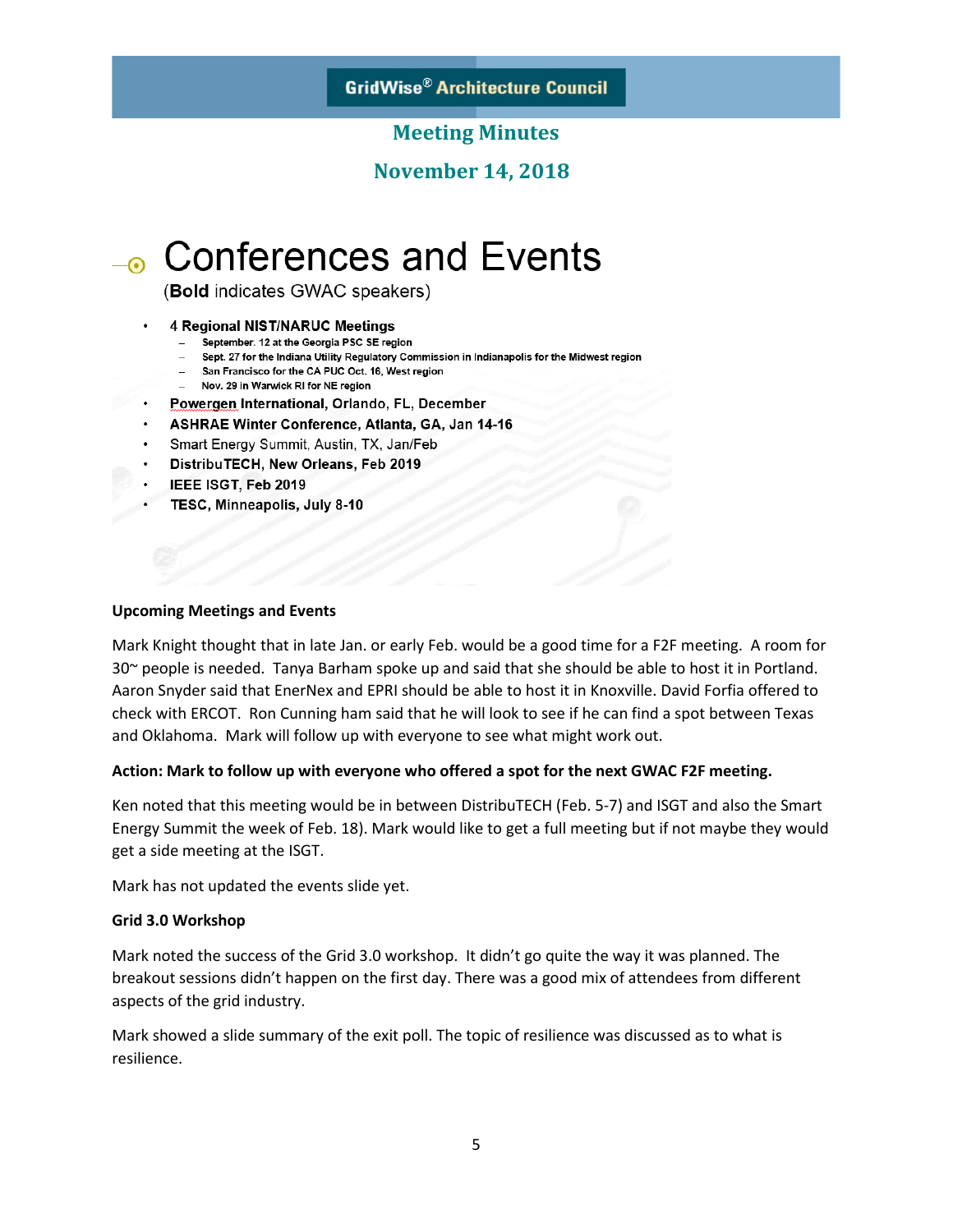## **GridWise® Architecture Council**

## **Meeting Minutes**

## **November 14, 2018**

Mark Knight noted that DER is a big piece of the future and the GWAC needs to make that a central theme with resilience.

Some circles think resilience only has to do with cyber security.

Stephen Knapp asked what does this mean to the end user and to the system.

Stuart McCafferty stated that NIST has been working on resilience for some time. Eric Guenther and he wrote a chapter on electric power systems and resilience. There are processes to measure resilience. He referred to the NIST community resilience planning guide.

Mark Knight noted that ANL has done work on resilience and said that in 2012 the Software Engineering Institute has a whole maturity model on resilience management. It's been around for a long time. He appreciates the cyber comment, and added that questions such as how do you avoid failures in the first place? Or how do you recover quickly are relevant. Today more focus is on how to avoid the failures in the first place. Cyber has recently taken a big focus. Mark asked Stuart McCafferty to send him the NIST link that he mentioned.

David Wollman said he understands there is more interest now on pre-event actions. He agreed that more work is needed to articulate how we want resilience.

Mark said this sounds like the discussions on day 2 of the workshop on hardening and robustness.

Mark said the origin of the word resilience means something like to bounce back. But there is a variety of opinions about what resilience is. Mark agrees that we need to focus on more than just preventing incidents from happening.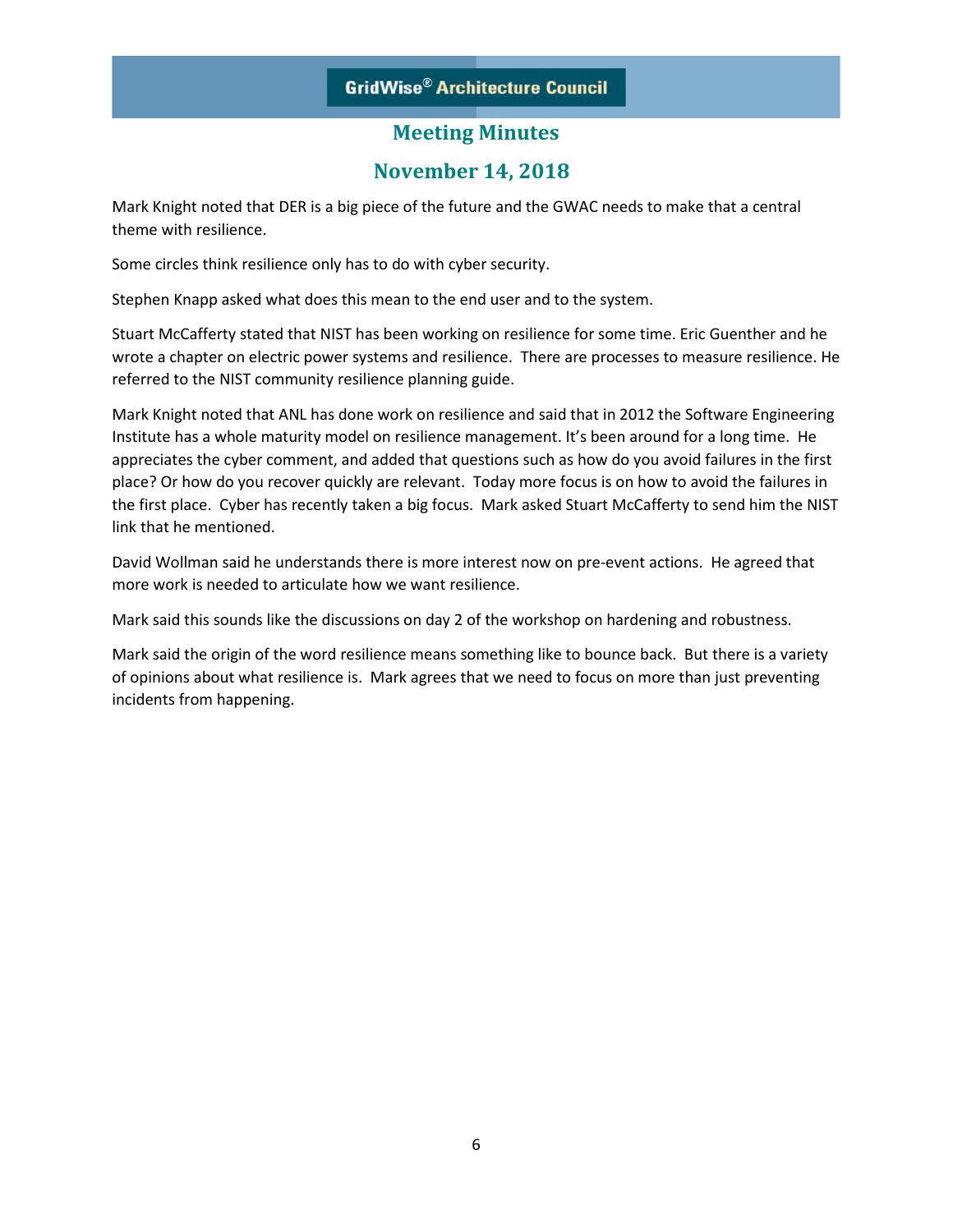

**GridWise® Architecture Council** 

Ward Camp discussed block chain and the transaction grid. His group is gathering use cases and vetting them with stakeholders. They are trying to avoid hype. They want the energy industry to know what is out there. TE is clearly is a component piece of this.

Trevor Gionet said his group is working on this and he would like to know more.

Mark Knight shared information that he obtained at the Blockchain conference in Orlando. It was an announcement from DOE's Chris Irwin. Chris noted a DOE has a \$200K budget for phase I blockchain projects for an operational grid. Phase II would be a higher budget. They are interested in novel approaches for blockchain that has a path forward for commercialization. He is hoping to get a group of reviewers for the FOA applications. This is a small business tech transfer program. The date due is early December. Mark was relying on memory for these details. If someone is interested they should contact Mark and he will send them the document. Monday Dec. 17 is the due date Mark noted.